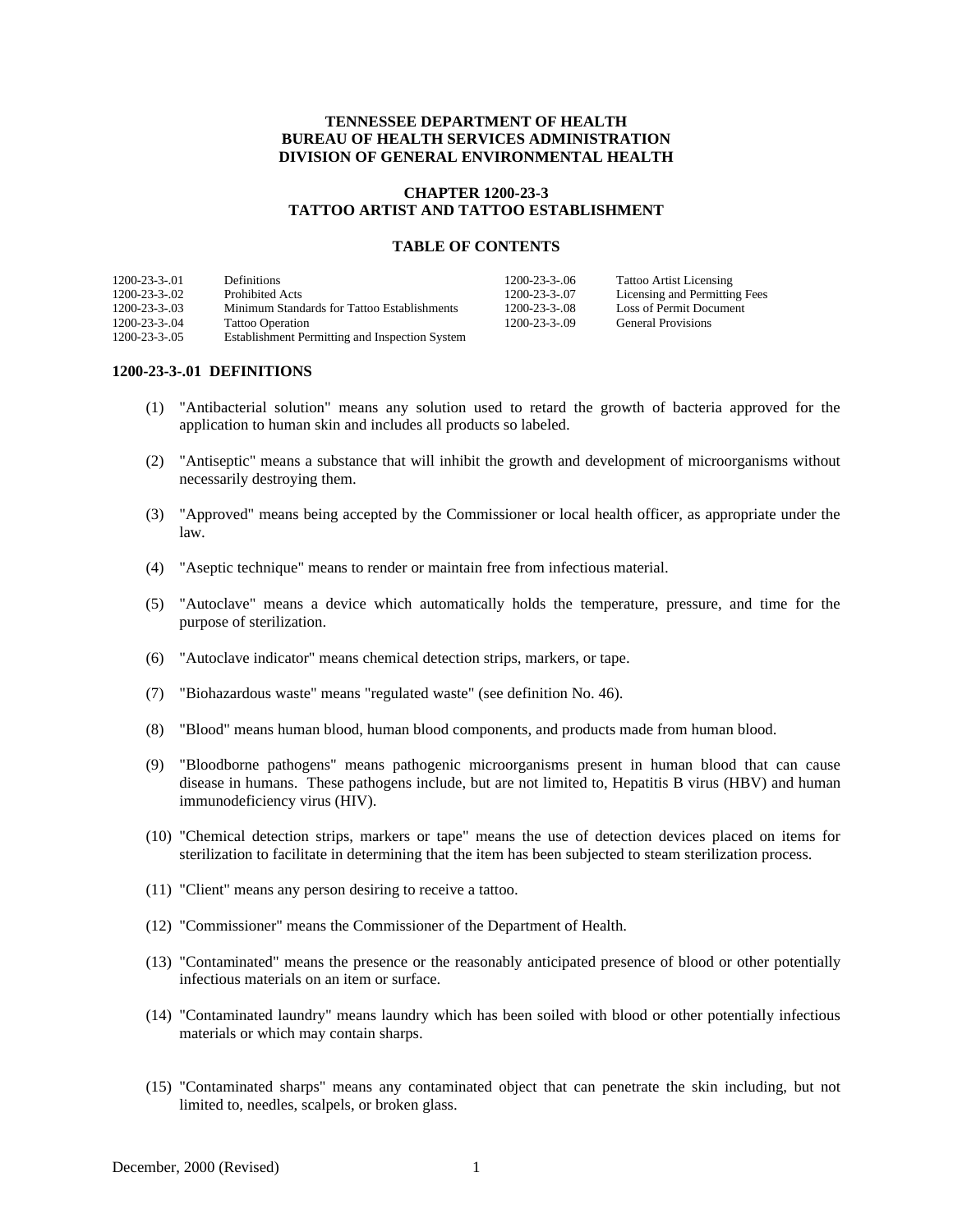- (16) "Critical item(s)" means those aspects of operation or conditions which, if in violation, constitute the greatest hazards to health and safety, including imminent health hazards. Critical violations shall include the following:
	- (a) autoclave does not meet minimum time, pressure or temperature requirements;
	- (b) lack of a monthly negative spore or microbiological monitoring test for quality control;
	- (c) nondisposable tubes and needles are not sterilized or were sterilized greater than one (1) year ago;
	- (d) work room is not equipped as required or is not stocked;
	- (e) reuse of single use articles;
	- (f) sterile instruments are not properly handled;
	- (g) reusable instruments are not handled properly;
	- (h) employees with infectious lesions on hands not restricted from tattooing;
	- (i) employees not practicing proper cleanliness and good hygiene practices;
	- (j) water supply not approved, hot and cold running water under pressure not available;
	- (k) approved sewage and liquid waste disposal not available;
	- (l) cross connection allowing back-siphonage present in plumbing system;
	- (m) toilet and hand washing facilities not available for employees;
	- (n) insect and rodent evidence, harborage, or outer opening present; or
	- (o) toxic items not properly stored, labeled, or used.
- (17) "Decontamination" means the use of physical or chemical means to remove, inactivate, or destroy bloodborne pathogens on a surface or item to the point where they are no longer capable of transmitting infectious particles and the surface or item is rendered safe for handling, use, or disposal.
- (18) "Department" means the Department of Health.
- (19) "Disinfectant" means a solution intended to destroy or inactivate specific viruses, bacteria, or fungi on clean, inanimate surfaces [e.g., 1:10 bleach solution] or commercially labeled disinfectant.
- (20) "Easily cleanable" means that surfaces are readily accessible and made of such materials and finish and so fabricated that residue may be effectively removed by normal cleaning methods.
- (21) "Engineering controls" mean controls (e.g., sharps disposal containers) that isolate or remove the bloodborne pathogens hazard from the workplace.
- (22) "Exposure incident" means a specific eye, mouth, other mucous membrane, non-intact skin, or parenteral contact with blood or other potentially infectious materials that results from the performance of an employee's duties.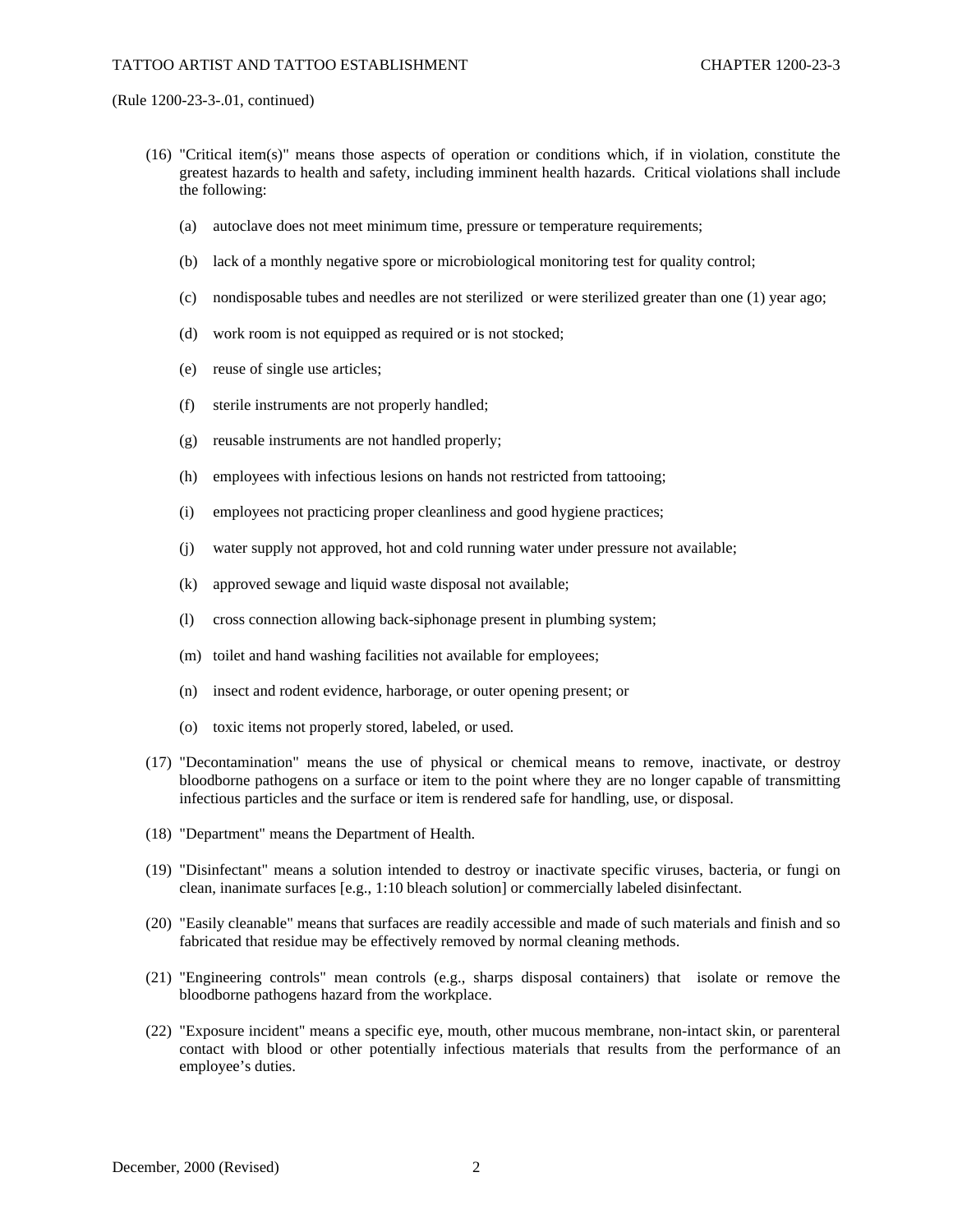- (23) "Extensively remodeled" means alteration to affect the increase or decrease of floor space or the alteration of walls in a work area.
- (24) "Germicide" means an agent that kills pathogenic microorganisms.
- (25) "Germicidal solution" means any solution which destroys microorganisms and is so labeled.
- (26) "Handwashing facilities" means a facility providing an adequate supply of running potable water, soap dispenser, soap, and single use towels or automatic dryer.
- (27) "Health officer" means an individual appointed by the Commissioner pursuant to T.C.A. 68-2-603.
- (28) "Imminent health hazard" means any condition, deficiency, or practice, as defined by the health officer, which, if not corrected, is very likely to result in illness, injury, or loss of life to any person.
- (29) "Infectious waste" means "regulated waste" (see definition No. 48).
- (30) "Law" means any applicable provision of the State of Tennessee statutes and rules of any department or agency.
- (31) "License" means the issuance of a license to perform tattooing to any individual, partnership, firm or corporation. "License" further means to allow or authorize any person who has satisfactorily completed all requirements set forth by law or by the local health officer to engage in the practice or business or tattooing.
- (32) "Local health department" means the agency defined in T.C.A. 68-2-601 et. seq.
- (33) "Microbiological monitoring for quality control" means the use of a standard spore, Bacillus stearothermophilus to challenge the sterilization process.
- (34) "Occupational exposure" is synonymous with "exposure incident" (see definition No. 21).
- (35) "Other potentially infectious material" means the following human body fluids: semen, vaginal secretions, saliva, and any body fluid visibly contaminated with blood.
- (36) "Owner/Operator" means the applicant, permittee, or other person or persons in charge of a facility.
- (37) "Parenteral" means piercing mucous membranes or the skin barrier through such events as needle sticks, human bites, cuts, and abrasions.
- (38) "Patron or customer" is synonymous with "client" (see definition No. 11).
- (39) "Percutaneous" means infectious materials may enter the body through compromised skin surfaces (e.g., needle sticks, acne, cuts, lesions).
- (40) "Permit" means the issuance of a permit to a tattoo studio or establishment to allow or authorize a tattoo establishment to be operated for the purpose of engaging in the practice or business of tattooing.
- (41) "Person" means tattoo operator and/or any individual, partnership, firm, corporation, agency, municipality, or state or political subdivisions, or the federal government and its agencies and departments, depending on the context within the rules.
- (42) "Personnel" means the permit holder, any person who tattoos, individuals having supervisory or management duties, or any other person employed or working in a tattoo establishment. This individual may or may be a tattoo artist.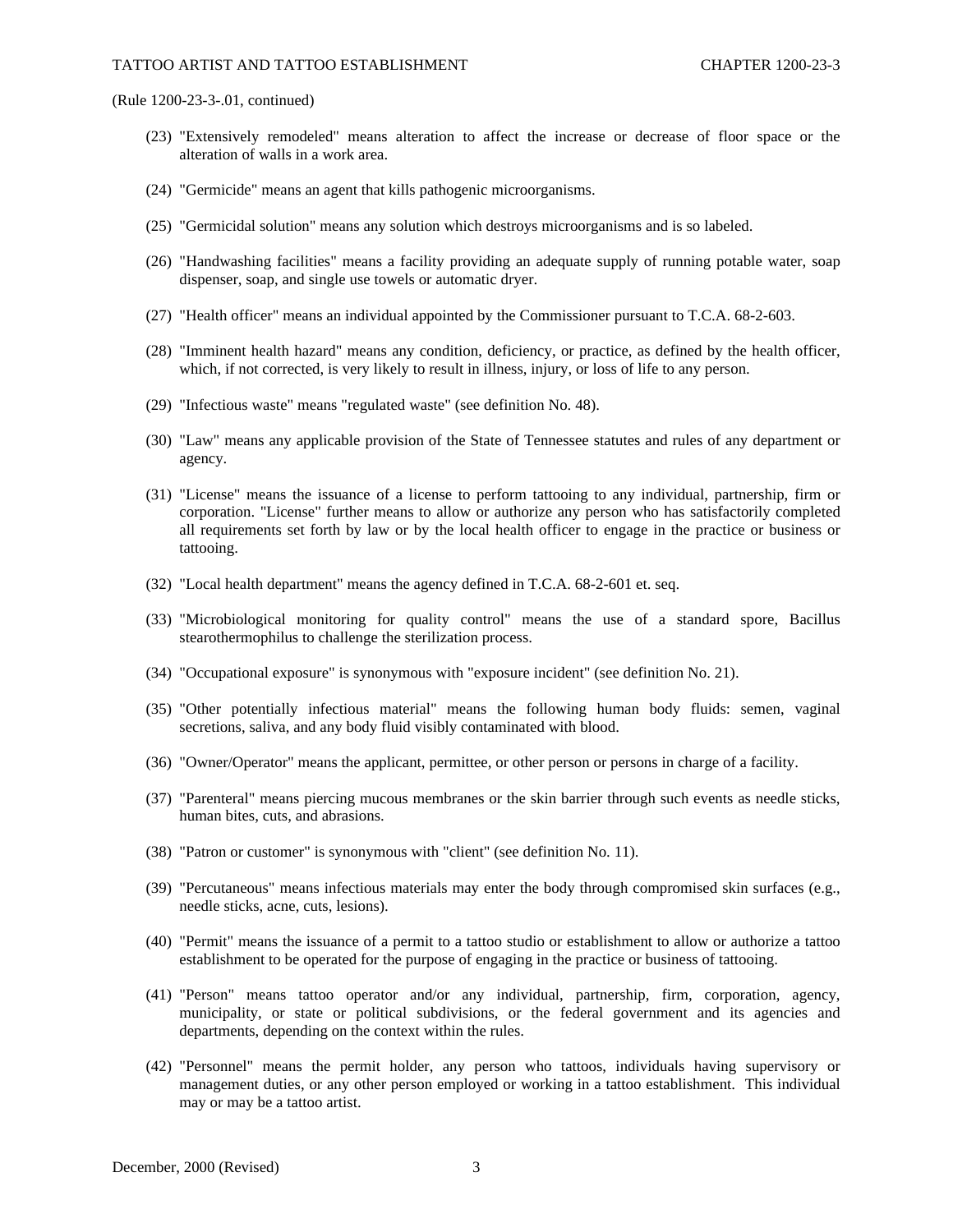- (43) "Person in charge" means the individual present in a tattoo establishment who is the apparent supervisor at the time of inspection, or, if no individual is the apparent supervisor, then any employee present.
- (44) "Personal protective equipment" means specialized clothing or equipment, such as gloves or lapcloth, worn by an employee for protection against a hazard. General work clothes not intended to function as protection against a hazard are not considered to be personal protective equipment.
- (45) "Potable water" means water that is safe for drinking.
- (46) "Regional Health Director" means an individual who directs the operations of a Tennessee Department of Health Region or the Regional Director's designee.
- (47) "Registration" means license or permit, as applicable.
- (48) "Regulated waste" means liquid or semi-liquid blood or other potentially infectious materials, contaminated items that would release blood, or other potentially infectious materials in a liquid or semiliquid state, if compressed, and contaminated sharps.
- (49) "Safe materials" means articles manufactured and used in accordance with law.
- (50) "Sanitary" means clean and free of agents of infection.
- (51) "Sanitization" means an effective germicidal treatment by a process that provides enough accumulative heat or concentration of chemicals for enough time to reduce the microorganism level, including pathogens, to a safe level on utensils and equipment.
- (52) "Sewage" means human excreta, all water carried waste, and household wastes from residences, buildings, or commercial and industrial establishments.
- (53) "Single use" means a disposable item that is used one (1) time on one (1) client and then is properly disposed of by appropriate measures.
- (54) "Solid waste" means refuse, garbage, trash, rubbish, and any other item(s) which could cause an unsanitary condition or undesirable health and safety conditions.
- (55) "Sterilization" means holding in an autoclave for fifteen (15) minutes, at fifteen (15) pounds pressure, and at a temperature of two hundred fifty degrees  $(250^{\circ} \text{ F})$  Fahrenheit or one hundred twenty-one degrees (121°C) Celsius.
- (56) "Tattoo" means any method of placing designs, letters, figures, symbols, cosmetics, or any other marks under the skin of a person using ink or color with the aid of needles or instruments.
- (57) "Tattoo artist" means any person, regardless of age, who engages in the practice/service of tattooing regardless of the type of tattoo or area to be tattooed.
- (58) "Tattoo artist registration" means the issuance of a State license authorizing the person named thereon to engage in the practice/service of tattooing in the State of Tennessee after fulfilling the requirements in T.C.A. Title 62, Chapter 38 and these rules.
- (59) "Tattoo establishment" means any room or space where tattooing is performed or where the business of tattooing, or any part thereof, is conducted. The term is synonymous with "tattoo parlor" and "tattoo studio".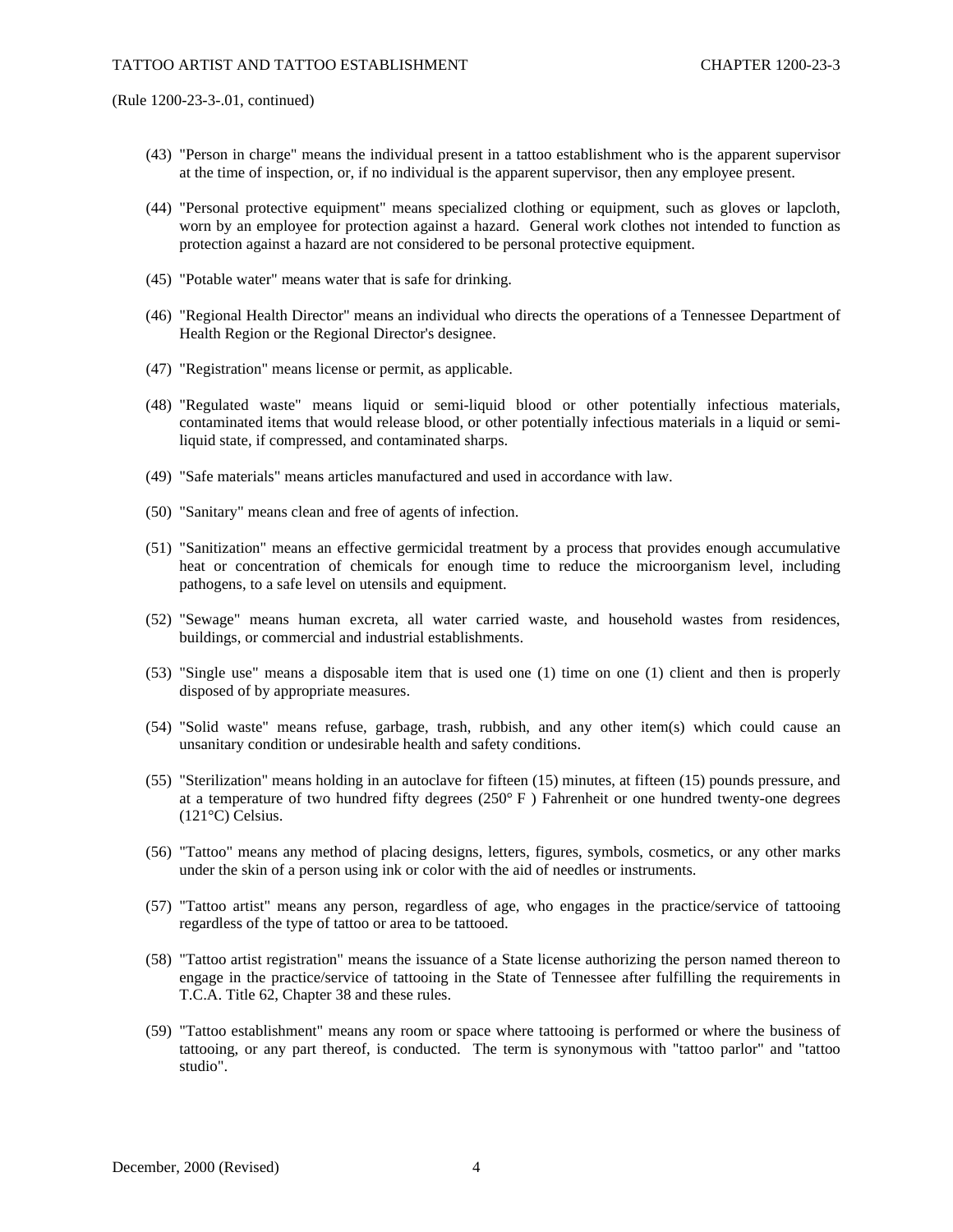- (60) "Tattoo operator" means any person who controls, operates, conducts, or manages any tattoo studio, whether actually engaging in tattooing or not.
- (61) "Tattoo parlor" means "tattoo establishment" (see definition No. 59).
- (62) "Tattoo studio" means any room or space where tattooing is practiced or where the service of tattooing is performed.
- (63) "Universal precautions" means treating all blood and body fluids as if they contain bloodborne pathogens and taking proper precautions to prevent the spread of any bloodborne pathogens.
- (64) "Utensil" means any implement, tool, or other similar device used in the storage, preparation, operation, or processing of a tattoo.
- (65) "Waste" means solid waste, sewage, blood and body fluids or other waste resulting from the operation of a tattoo studio.
- (66) "Work area" means an area where clients are tattooed.
- (67) "Work practice controls" means controls that reduce the likelihood of exposure by altering the manner in which a task is performed.
- (68) "Work station" means a work area (see definition No. 66).

*Authority: T.C.A. 4-5-202, 62-38-201 et seq., and 68-1-103. Administrative History: Original rule filed September 26, 2000; effective December 10, 2000.*

#### **1200-23-3-.02 PROHIBITED ACTS**

- (1) No person under the age of eighteen (18) years shall tattoo another person.
- (2) No person shall tattoo another person who is under the influence of drugs or alcohol.
- (3) No person shall tattoo another person who is under the age of eighteen (18) years. However, a minor sixteen (16) years or older may be tattooed with the written consent of a parent or legal guardian to cover up an existing tattoo, and a parent or legal guardian of such minor shall be present during the procedure.
- (4) No person shall tattoo any site in which the skin surface exhibits any evidence of unhealthy conditions.
- (5) No person except a duly licensed physician shall remove or attempt to remove any tattoo.
- (6) During all studio operating hours, tattooing shall not be performed unless there is a currently licensed tattoo artist present in the facility.

*Authority: T.C.A. 4-5-202, 62-38-201 et seq., and 68-1-103. Administrative History: Original rule filed September 26, 2000; effective December 10, 2000.*

#### **1200-23-3-.03 MINIMUM STANDARDS FOR TATTOO ESTABLISHMENTS**

(1) Each studio where tattoos are administered shall provide a work area separate from observers or visitors. A work area shall have a sink equipped with hot and cold running water for hand washing and cleaning instruments, apart from a bathroom sink.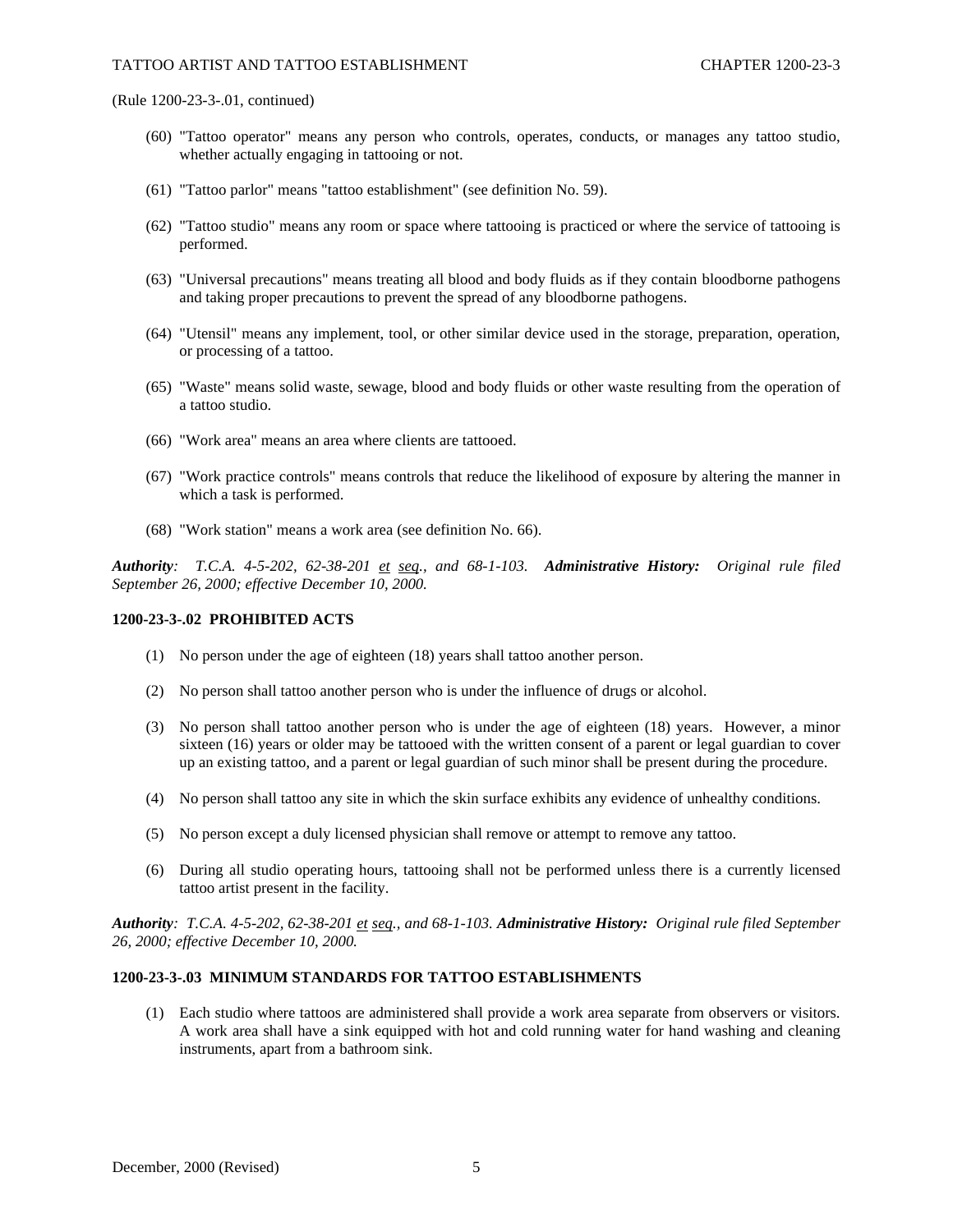- (2) Each tattoo establishment shall be equipped with an autoclave or steam sterilizer, a sterilizing device capable of meeting sterilization as defined in 1200-23-3-.01(55). The autoclave shall be used to sterilize all nondisposable or reusable tattooing equipment.
- (3) Each location shall have the facilities to properly dispose of all waste material. All materials (e.g., needles) must be disposed of in accordance with the Code of Federal Regulations, Title 29, Part 1910, Occupational Safety and Health Act, Bloodborne Pathogens and/or accepted universal precaution guidelines.
- (4) The use of common towels is prohibited. Handsinks shall be equipped with a soap dispenser and single use towels.
- (5) Water Supply.
	- (a) Enough potable water for the needs of the tattoo studio shall be provided from a source constructed and operated according to law.
	- (b) Sewage. All sewage, including liquid water, shall be disposed of by a public sewerage system or by a sewerage disposal system constructed and operated according to law.
	- (c) Plumbing. Plumbing shall be sized, installed, and maintained according to law. There shall be no cross-connection between the potable water supply and any other water supply or other source of contamination.
- (6) Toilet Facilities.
	- (a) Toilet installation. Toilet facilities shall be designed, installed, and maintained according to law. There shall be sufficient toilet rooms and/or toilet fixtures to accommodate clients and operators.
	- (b) Toilet rooms. Toilet rooms opening directly into work or customer waiting areas shall be completely enclosed and shall have tight-fitting, solid doors, which shall be closed except during cleaning or maintenance.
	- (c) Toilet fixtures. Toilet fixtures shall be kept clean and in good repair. A supply of toilet tissue shall be provided at each toilet at all times. Easily cleanable receptacles shall be provided for waste materials. Toilet rooms shall have at least one covered waste receptacle.
- (7) Lavatory Facilities.
	- (a) Lavatory installation. Lavatory facilities shall be designed, installed, and maintained according to law. Facilities shall be of sufficient number and location to permit convenient use by clients and operators.
	- (b) Lavatory faucets. Each lavatory shall be provided with hot and cold water tempered by means of a mixing valve or combination faucet. Any self-closing, slow-closing, or metering faucet used shall be designed to provide a flow of water for at least 15 seconds without the need to reactivate the faucet.
	- (c) Lavatory supplies. A soap dispenser and a supply of antiseptic, hand-cleaning soap or detergent shall be available at each lavatory. A supply of single use sanitary towels or a hand-drying device providing heated air shall be conveniently located near each lavatory. If disposable towels are used, easily cleanable waste receptacles shall be conveniently located near the handwashing facilities.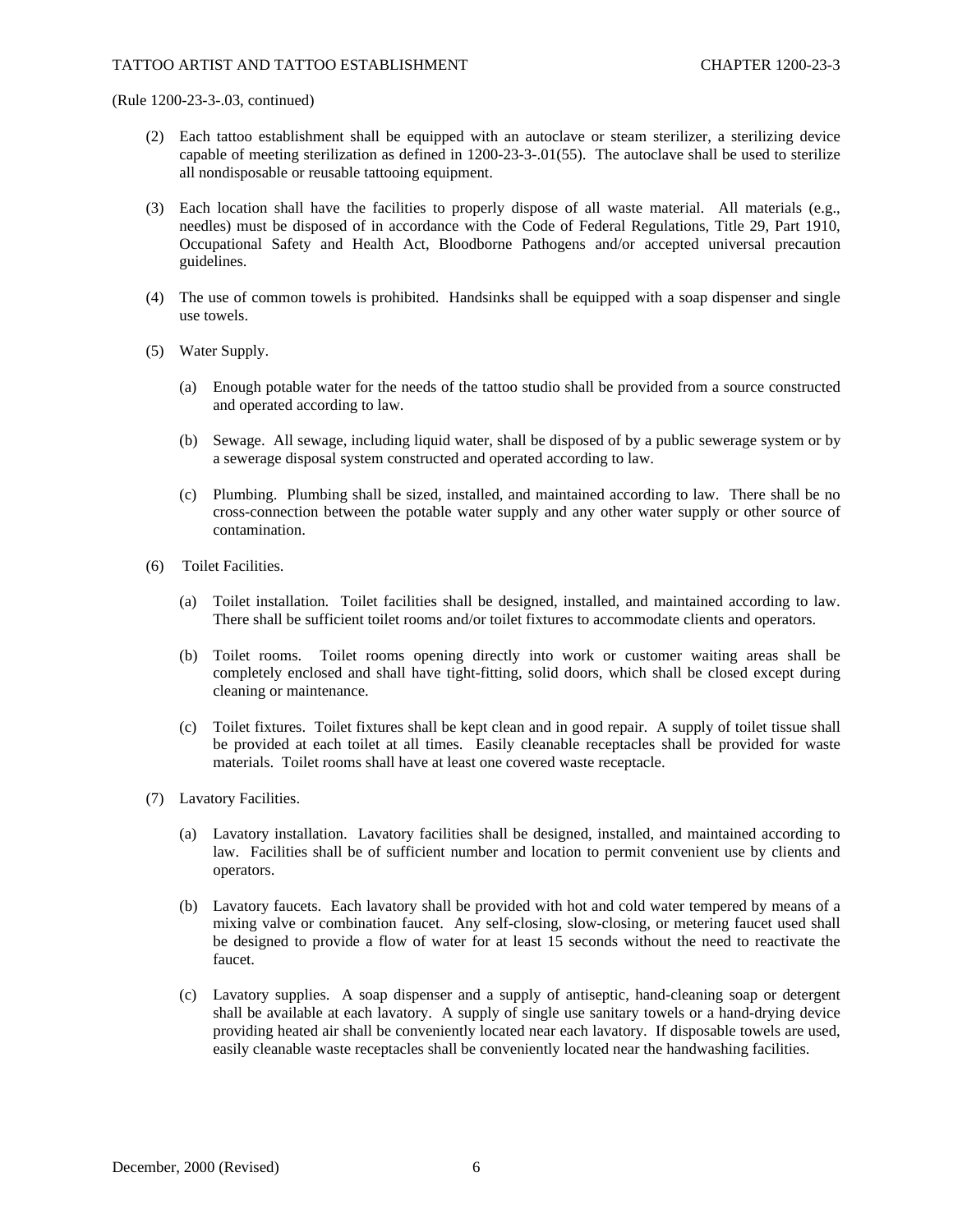- (d) Lavatory maintenance. Lavatories, soap dispensers, hand-drying devices, and all related fixtures shall be kept clean and in good repair.
- (8) Solid Waste
	- (a) Containers.
		- 1. Garbage and refuse shall be kept in durable, easily cleaned containers that do not leak and do not absorb liquids. Containers shall be kept in a clean and sound condition and disposed of according to law.
		- 2. Containers used in work areas shall be kept covered when not in use and after they are filled.
		- 3. There shall be a sufficient number of containers to hold all the garbage and refuse that accumulate.
	- (b) Garbage and refuse shall be disposed of at such frequency to prevent the development of odor and the attraction of insects, rodents, or vermin.
	- (c) Disposal of infectious waste such as blood, fluids, used inks, or other liquid waste may be deposited directly into a drain connected to a sanitary sewer system. Disposable needles, scalpels, or other sharp items shall be placed intact into puncture-resistant containers with a biohazard label before disposal. Filled sharps containers shall be considered regulated waste and must be disposed of in accordance with Solid Waste Processing and Disposal Regulations (1200-1-7).
	- (d) Waste potentially contaminated with small amounts of blood or other infectious body fluids (e.g., gauze, wipes, disposable lap cloths), which do not meet the definition of regulated waste, shall be placed in sealed, impervious bags to prevent leakage of the contained items. These bags shall be of sufficient strength to prevent breakage or leakage and shall not contain any sharps. The waste bags shall be containerized and disposed of in an approved sanitary landfill.
- (9) The premises shall be kept in such condition as to prevent the entrance, harborage, or feeding of insects, rodents, or vermin.
- (10) Floors
	- (a) Floor construction. Floors and floor coverings of all work areas, dressing rooms, locker rooms, toilet rooms and vestibules shall be constructed of smooth, nonabsorbent, durable material and maintained in good repair. Carpeting, if used as a floor covering, shall be of closely woven construction, properly installed, easily cleanable, and maintained in good repair. Carpeting is allowed in work areas, dressing rooms, locker rooms, and toilet rooms. Carpeted flooring around the operating chair and work table in the work area must be covered by vinyl or rubber sheeting or mats so as to preclude any spillage that may occur during the tattoo operation.
	- (b) Mats. Mats shall be of nonabsorbent, grease resistant materials and of such size, design, and construction as to facilitate their being easily cleanable.
- (11) Walls and Ceilings
	- (a) Maintenance. Walls and ceilings, including doors, windows, skylight, and similar closures shall be constructed of smooth, nonabsorbent, durable material and be maintained in good repair.
	- (b) Attachments. Light fixtures, vent covers, wall-mounted fans, and similar equipment attached to walls and ceilings shall be easily cleanable and maintained in good repair.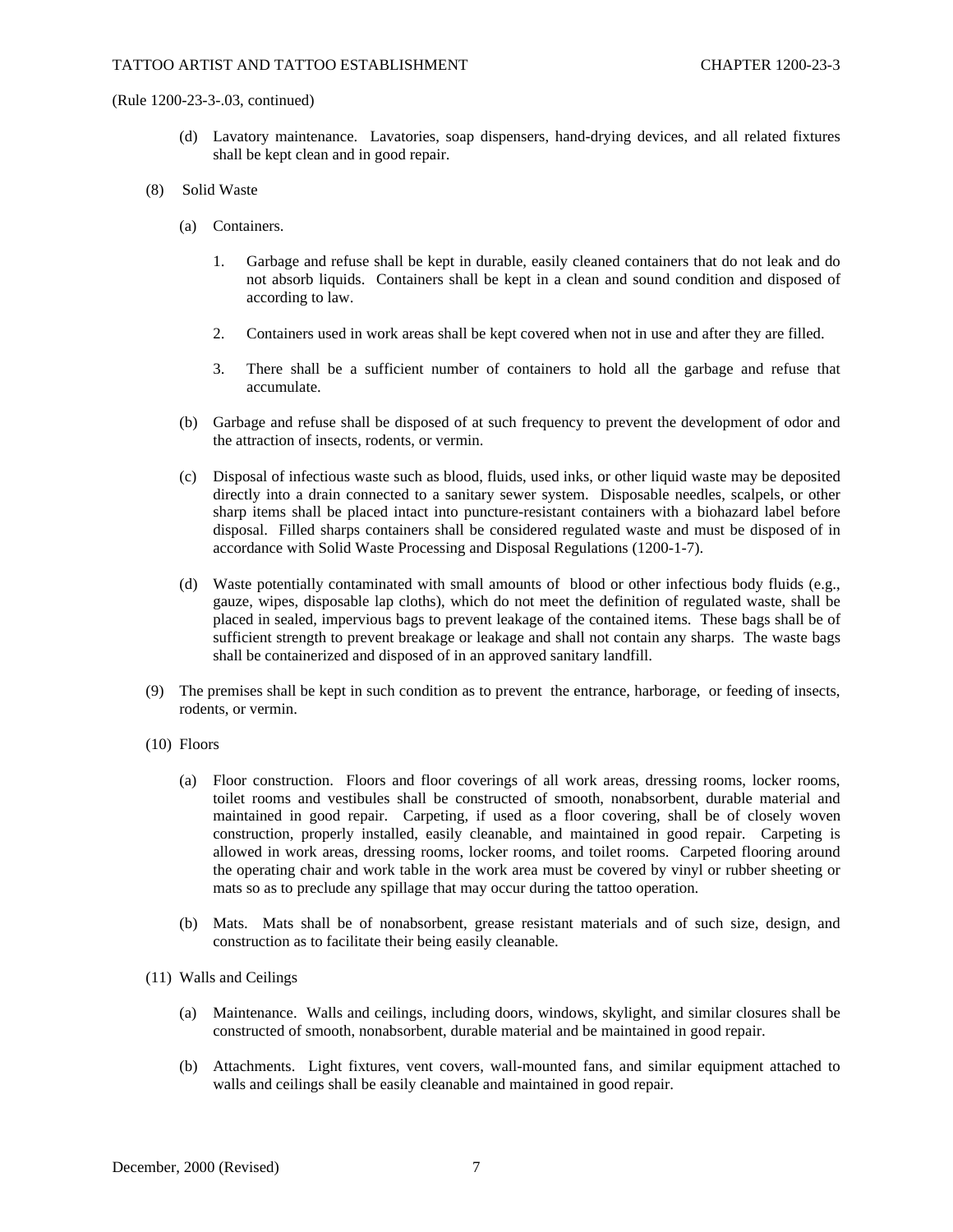- (12) Physical Facilities. Floors, mats, walls, ceilings, and attached equipment and decorative materials shall be kept clean.
- (13) Lighting
	- (a) Permanently fixed artificial light sources shall be installed to provide at least 50 foot candles of light on all work area surfaces and at equipment washing work levels.
	- (b) Permanently fixed artificial light sources shall be installed to provide at a distance of 30 inches from the floor at least 10 foot candles of light in all other areas.
- (14) Ventilation. All rooms shall have sufficient ventilation to keep them free of excessive heat, steam, condensation, vapors, obnoxious odors, smoke, and fumes.
- (15) Living areas. No operation of a tattoo establishment shall be conducted in any room used as living or sleeping quarters.
- (16) Poisonous or Toxic Materials
	- (a) Materials permitted. There shall be present in the tattoo studio only those poisonous or toxic materials necessary for maintaining the establishment and cleaning or sanitizing equipment, as well as controlling insects and rodents.
	- (b) Labeling of materials. Containers of poisonous or toxic materials shall be prominently and distinctly labeled according to law for easy identification of contents.
	- (c) Toxic items shall be separated from other forms of materials used in the process of tattooing.
- (17) Premises
	- (a) Tattoo establishments shall be kept neat, clean, and free of litter and rubbish.
	- (b) Only articles necessary for the operation and maintenance of the tattoo establishment shall be stored on or within the establishment.
- (18) Animals. Live animals of all species shall be excluded from within the tattoo studio operational premises and from adjacent areas within the facility under the control of the permit holder. However, this exclusion does not apply to fish in aquariums. Service animals accompanying blind or deaf persons shall be permitted in the establishment.
- (19) Equipment and Utensils
	- (a) Materials
		- 1. Multi-use equipment and utensils shall be constructed and repaired with safe materials, including finishing materials; they shall be corrosion resistant and nonabsorbent; and they shall be smooth, easily cleanable, and durable under conditions of normal use. Single-service articles shall be made from clean, sanitary, and safe materials.
		- 2. Re-use of single service articles is prohibited.
	- (b) Design and Fabrication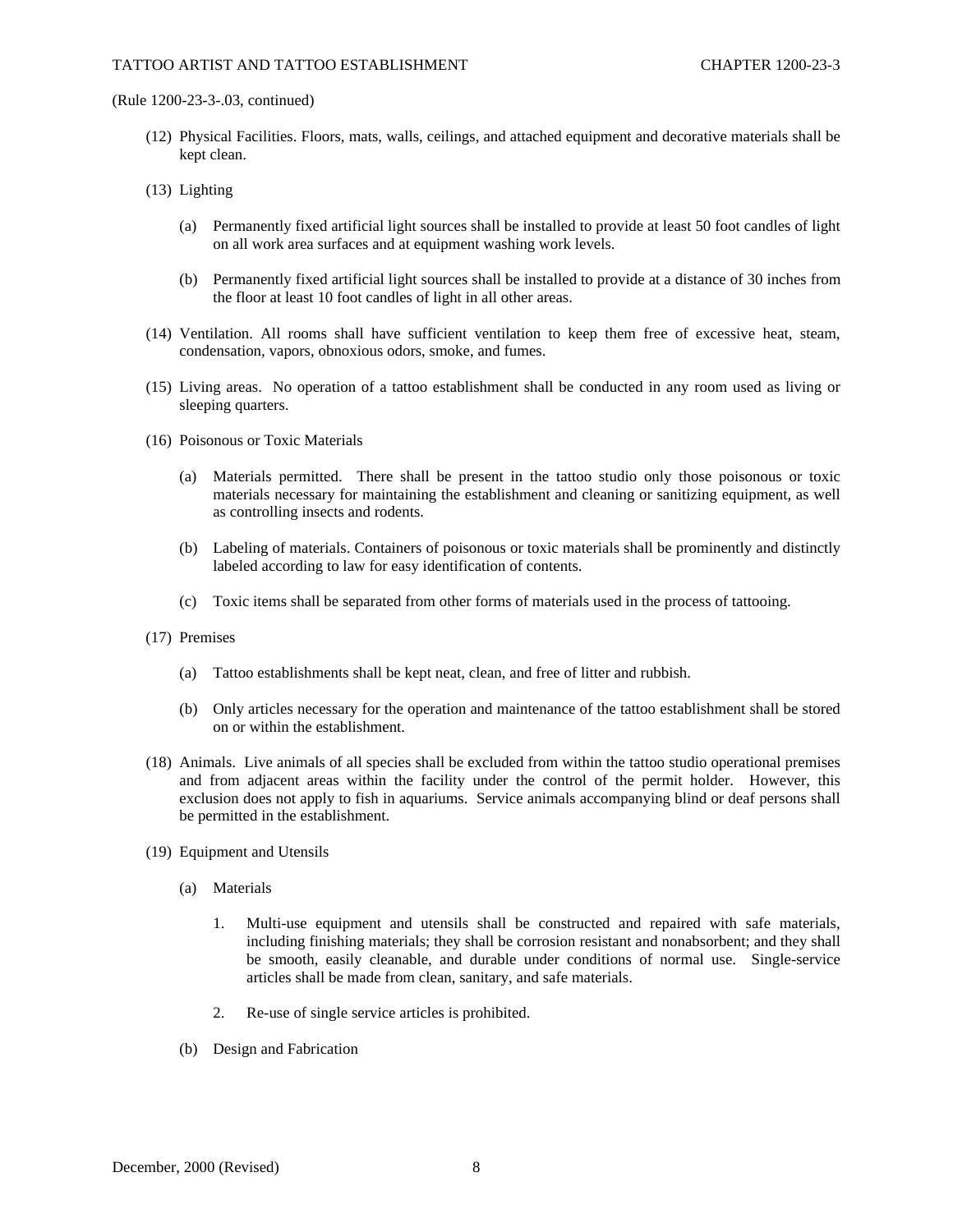- 1. General. All equipment and utensils, including plasticware, shall be designed and fabricated for durability under conditions of normal use and shall be resistant to denting, buckling, pitting, and chipping.
	- (i) Tattooing and operational surfaces shall be easily cleanable, smooth, and free of breaks, open seams, cracks, chips, pits, and similar imperfections, as well as free of difficult-toclean internal corners and crevices.
	- (ii) Sinks and drain boards shall be self-draining.
- 2. Non-tattooing or operational surfaces. Surfaces of equipment not intended as operational surfaces, but which are exposed to splash or debris or which otherwise require frequent cleaning, shall be designed and fabricated to be smooth, washable, free of unnecessary ledges, projections, or crevices and readily accessible for cleaning. Such surfaces shall be of material and in such repair as to be easily maintained in a clean and sanitary condition.
- 3. Needles, needle bars, dyes, or pigments shall be designed and manufactured for the sole purpose of tattooing.
- (20) Aisles and working spaces. Aisles and working spaces between units of equipment and walls shall be unobstructed and of sufficient width to permit employees to perform their duties readily without contamination of equipment or of operational surfaces by clothing or personal contact.
- (21) Work Area. The work room is to be equipped or stocked in the following manner:
	- (a) a minimum of six (6) sterilized needles, six (6) needle bars, and six (6) needle tubes;
	- (b) a minimum of one extra package of disposable towels other than the package that is being used;
	- (c) a minimum of one extra box of disposable gloves other than the box being used; and
	- (d) an extra supply of bandages, ointment or gel, and antibacterial soap.

*Authority: T.C.A. 4-5-202, 62-38-201 et seq., and 68-1-103. Administrative History: Original rule filed September 26, 2000; effective December 10, 2000.*

# **1200-23-3-.04 TATTOO OPERATION**

- (1) Universal precautions, as defined in these rules, shall be observed to prevent contact with blood or other potentially infectious materials. Employees shall be trained in universal precautions.
	- (a) Assume all human blood, plasma, serum, body fluids (semen, saliva, breast milk, vaginal secretions and any fluid contaminated with blood) and tissues to be contaminated with Human Immunodeficiency Virus (HIV) and/or Hepatitis viruses (e.g., HBV).
	- (b) The most susceptible route of occupational infection for HIV and HBV is by accidental needle sticks, contamination of the mucous membranes, or through broken, abraded, or irritated skin. Use appropriate caution and maximum protection to prevent such contact.
	- (c) Proper decontamination procedures, emergency biohazard spill management, and proper use of biosafety equipment shall be utilized.
	- (d) Use aseptic technique. Thorough hand washing is essential after client contact, after handling blood and body fluids, after wearing gloves, and prior to exiting the work area.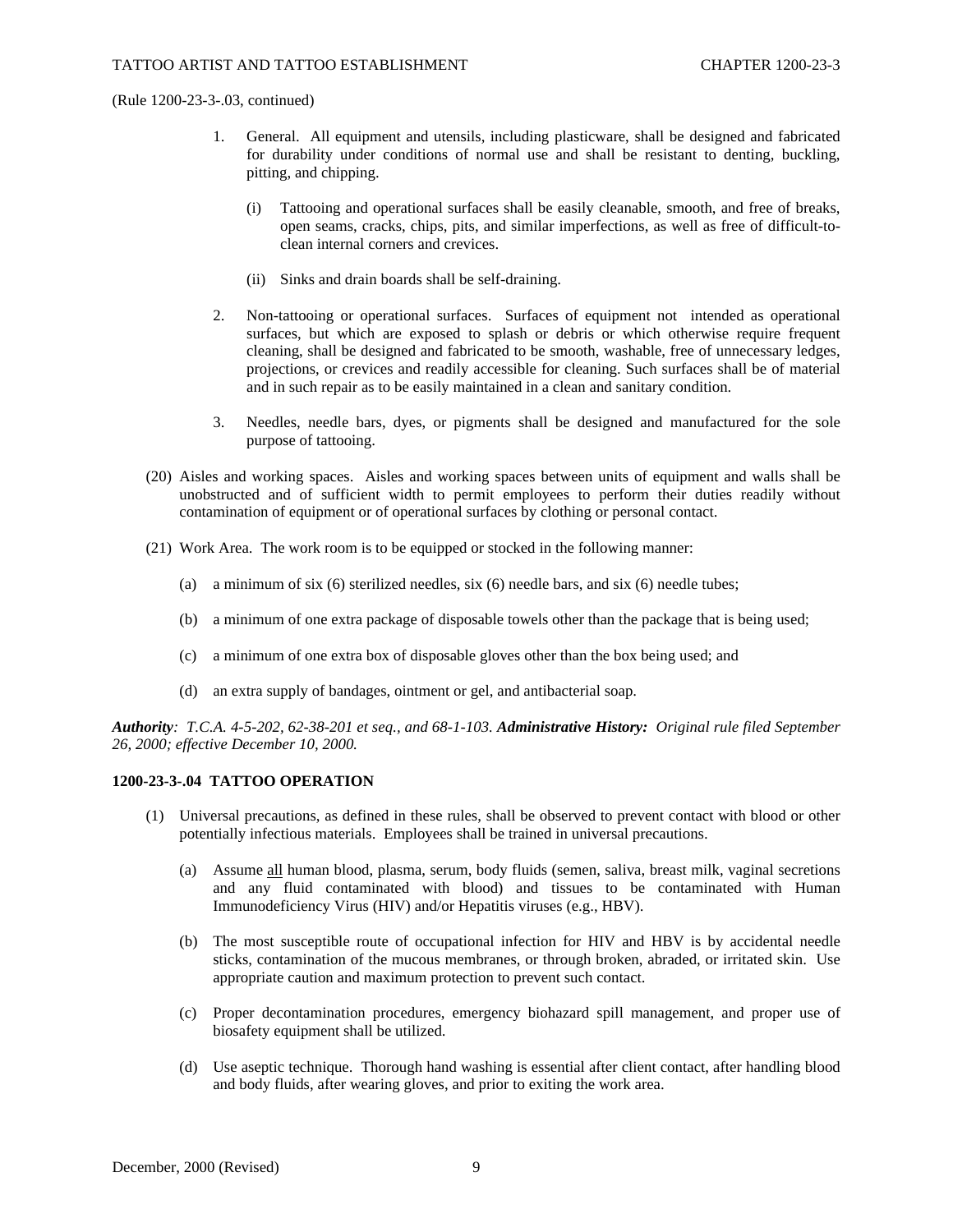- (e) Needles and needle bar assemblies shall be sterilized prior to use. It is permissible to use sterilized disposable needles and disposable needle bar assemblies for tattooing.
- (f) Nondisposable needle and nondisposable needle bar assemblies shall be soaked in a disinfectant solution for a minimum of thirty (30) minutes prior to removing the needle. Do not remove a used needle from a needle bar by hand. Needles shall be removed from needle bars through the use of gloves and pliers or similar means to prevent accidental puncture. Dispose of needles and other sharps in puncture proof, autoclavable containers, or disposable biohazard containers.
- (g) After soldering a new needle to the needle bar, the completed assembly (needle and needle bar) shall be sterilized.
- (h) All regulated wastes shall be disposed of in labeled, manufacturer's color-coded waste containers.
- (i) A spill kit (bleach, leak proof container, paper towels, gloves, spray bottle) is to be used to clean up infectious material spills. Small spills can be wiped up, after donning protective gloves, with paper towels and sprayed with freshly made ten percent (10%) bleach solution.
- (j) Clean all work areas and equipment used in handling human biohazardous materials with proven disinfectant (e.g., 10% dilution of bleach) when concluding work to protect personnel from accidental infection.
- (k) Eating, drinking, smoking, and applying cosmetics or lip balm are not permitted in the work area. Food shall be stored in cabinets or refrigerators designated and used for this purpose only. Food storage cabinets or refrigerators shall be located outside the work area.
- (l) All procedures shall be performed carefully to minimize the creation of aerosols.
- (m) Report all work related accidents, incidents, and unexplained illness to your supervisor and/or physician immediately.
- (n) Used gloves shall be removed after each operation and prior to contacting work surfaces, door knobs, wall switches, or telephones. Dispose of used gloves in a bagged, trash container.
- (2) Personnel of a tattoo establishment
	- (a) The tattoo establishment operator shall make available, at no cost to the personnel, Hepatitis B vaccination series, as well as any routine booster dose(s) to every person who may have occupational exposure to blood or other potentially infectious material. For new personnel the vaccine shall be made available within ten (10) working days of initial work assignment.
	- (b) Personnel who decline to accept the Hepatitis B vaccination series must sign a form indicating their refusal.
	- (c) The outer clothing of all personnel shall be clean.
	- (d) Each tattoo artist shall use a single use lap cloth.
	- (e) Tattoo artist/operators shall wash their hands with antiseptic soap before and after treating each client (i.e., before glove placement and after glove removal) and after barehanded touching of inanimate objects likely to be contaminated by blood, saliva, or respiratory secretions. Hands shall be washed after removal of gloves, smoking, eating, drinking, or using the toilet.
	- (f) Tattoo artist/operators who have exudative lesions or weeping dermatitis, particularly on the hands, shall refrain from all direct client contact and from handling equipment until the condition resolves.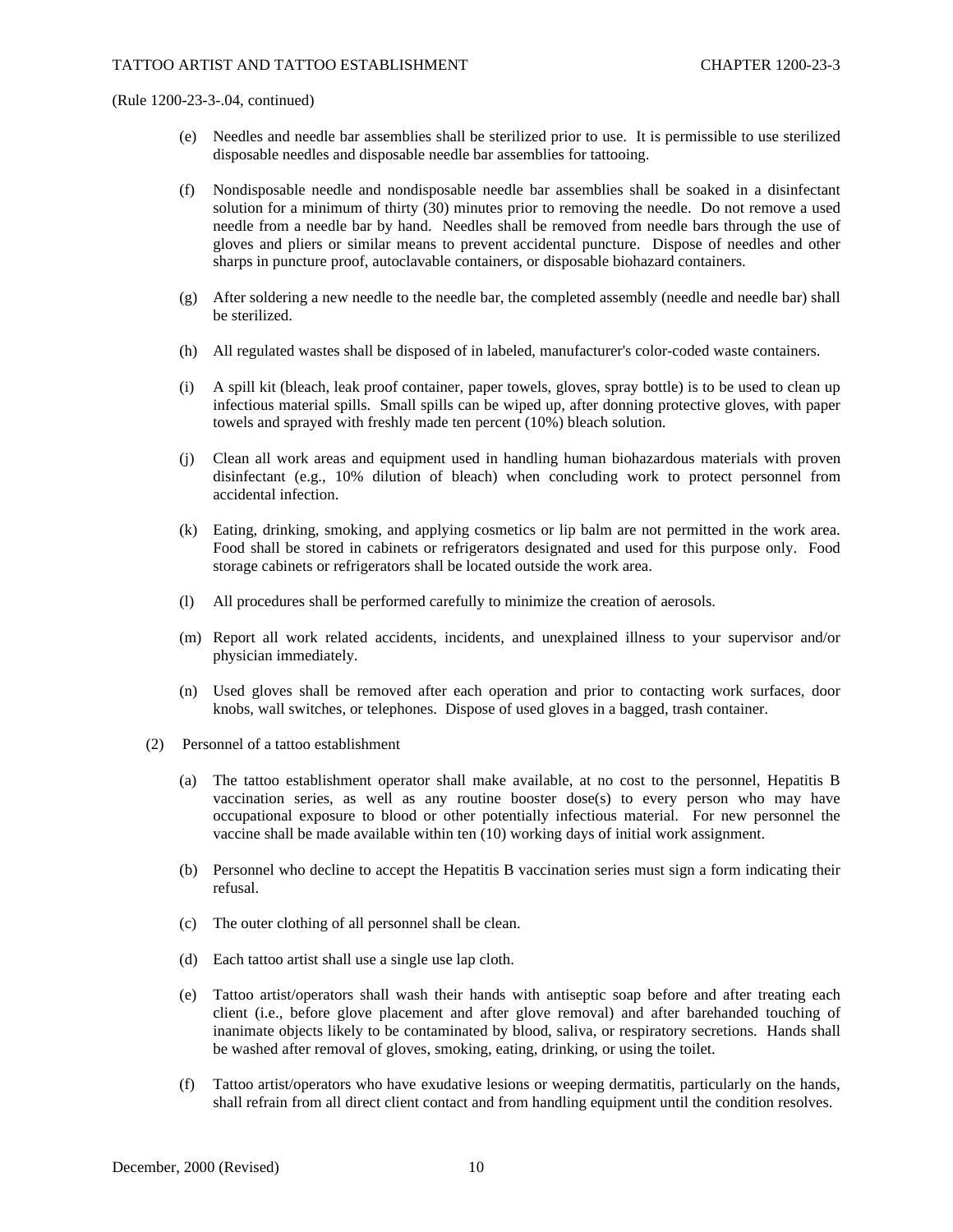- (g) Personnel shall consume food only in approved, designated areas. There shall be no eating or drinking in the operation area of the establishment.
- (h) Personnel shall not use tobacco in any form while engaged in the operation or process of tattooing, nor while in areas used for equipment or utensil washing. Personnel shall use tobacco only in approved, designated areas.
- (i) Personnel shall maintain a high degree of personal cleanliness and shall conform to good hygienic practices during all working periods in tattoo studios.
- (3) Implementation of infection-control practices
	- (a) Disposable latex or vinyl examination gloves shall be worn by a tattoo artist at all times while administering any tattoo. Gloves shall be changed and properly disposed of each time there is an interruption in the application of a tattoo, or whenever their ability to function as a barrier is compromised. Gloves shall be changed between clients and used gloves shall be properly disposed of as provided in these rules.
	- (b) Only single use supplies (or sterilized equipment) may be used to apply a tattoo and shall be disposed of after each tattoo. This subsection includes single use disposable razors; single use towels or wipes; lubricants removed from a collapsible tube; and single use paper stencils or plastic stencils soaked in a germicidal solution. If the design is drawn directly onto the skin, it shall be applied only with a single use article. Single use or individual portions of dye and ink pots or trays shall be used. After tattooing, single use items, dyes, and containers shall be discarded and the tattoo work area disinfected.
	- (c) When it is necessary to shave the area to be tattooed, a new blade for each patron or customer shall be used when a safety razor is employed, and the permanent part of such razor shall be treated as hereinafter set forth for the care of the straight razor or disposable safety razor. If a straight razor is used, it shall be cleaned with soap and water, rinsed in clear water, and then sterilized in an autoclave.
	- (d) A sterile set of needles, needle bar, and tube shall be used for each patron or customer. Dried inks and other materials on instruments must be removed by either ultrasonic cleanser or by soaking in either detergent or disinfectant solution followed by rinsing in clean water prior to sterilization.
	- (e) All tubes, needles, and needle bars shall be sealed for individual client use in autoclave bags with a chemical or autoclave indicator and date (month and year) of sterilization clearly visible. After tattooing, used non-disposable instruments such as tubes shall be kept in a separate, puncture resistant container until properly cleaned, disinfected, and sterilized using universal precautions and recognized medical methods. The needle tube of the tattooing machine shall be cleaned and sterilized in a similar method after use.
	- (f) Microbiological monitoring for adequate functioning of each autoclave will be done at least monthly using a commercial source of Bacillus stearothermophilus which is then tested in an accredited commercial laboratory. All laboratory reports will be logged and kept for two years and shall be available for inspection.
	- (g) Upon notification of a positive microbiological monitoring report (detection of viable spores), the sterilizer shall be immediately checked for proper use and function. A repeat test shall be performed within three (3) days. Upon a subsequent positive result from a repeat test, discontinue use of the sterilizer until properly serviced and a negative result obtained.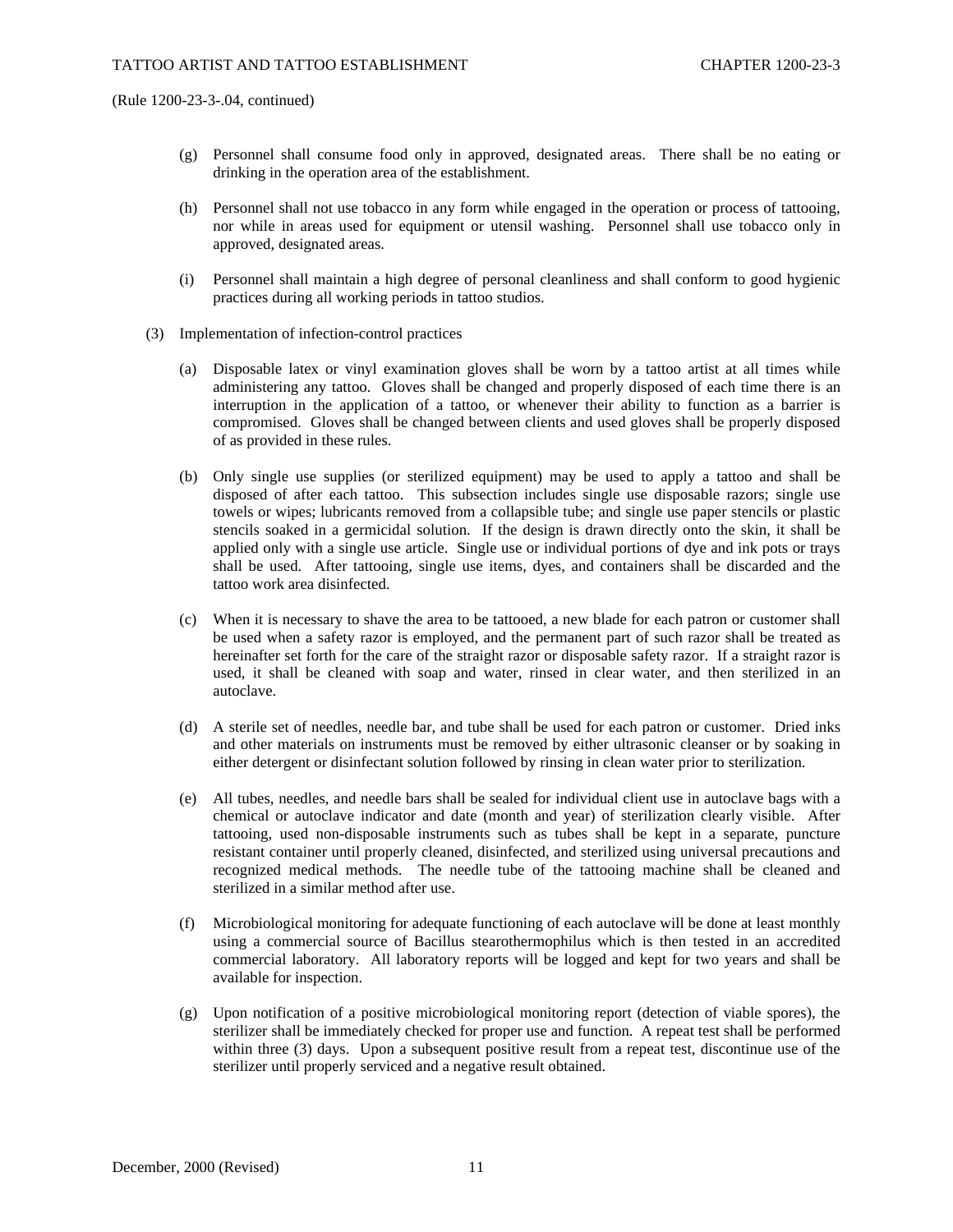- (h) Sterilizer indicator tape and/or sterilizer bags with indicator tape areas which change color will be used with all items sterilized to indicate the item has been autoclaved. All items shall be marked with the date of sterilization.
- (i) Sterilized items in the sealed, autoclaved bags shall be stored in a clean, dry place, until used, for no more than one (1) year.
- (j) Sterilization indicators must change color or discontinue use of autoclave until a negative spore sample is obtained.
- (k) The requirement for an autoclave shall be exempt in cases where there is only the use of manufactured, pre-sterilized single use, preassembled needle and needle bar, disposable needles, needle bars and needle tubes and similar tattooing equipment, and/or the use of no other equipment or tools requiring sterilization.
- (4) Minimum standards for tattooing
	- (a) After shaving the area to be tattooed, or if the area does not need to be shaved, the site of the tattoo shall be cleaned with soap and water, rinsed with clean water, and germicidal solution applied or wiped with alcohol in a sanitary manner before the design is placed on the skin.
	- (b) Single-use towels or gauze shall be used in preparing the site to be tattooed and shall be disposed of after use on each patron or customer. The use of roll-on or stick deodorants for tattoo site preparation is prohibited.
	- (c) Excess dye applied to the skin shall be removed with single-use gauze pads, towels, or cotton only. The entire site shall be covered with a sterile gauze dressing or telfa pad.
	- (d) The stencil for transferring the design to the skin shall be maintained in a clean, sanitary condition.
	- (e) Records showing the date of the client's visit, printed name, signature, address, age, design of the tattoo, its location on the body, and tattooist's name shall be kept on the establishment premises for a minimum of 2 years.
	- (f) After each tattooing, written instructions shall be given to each patron or customer on the care of the skin of the tattooed site to prevent infection. A copy of these instructions shall be posted in a conspicuous place in the tattoo establishment, clearly visible to the customer or patron being tattooed. These instructions shall include, but are not limited to, bandaging, cleaning, sun exposure, scratching, and wearing of clothing over or around the tattoo site.

*Authority: T.C.A. 4-5-202, 62-38-201 et seq., and 68-1-103. Administrative History: Original rule filed September 26, 2000; effective December 10, 2000.*

#### **1200-23-3-.05 ESTABLISHMENT PERMITTING AND INSPECTION SYSTEM**

- (1) Application Procedures
	- (a) Any person planning to operate a tattoo establishment shall obtain a written application for a permit on a form provided by the local health officer through the local county health department prior to operating a tattoo establishment. A new or initial application is required for tattoo establishments that have not previously been permitted or for instances when ownership changes.
	- (b) The local health department shall issue a tattoo establishment permit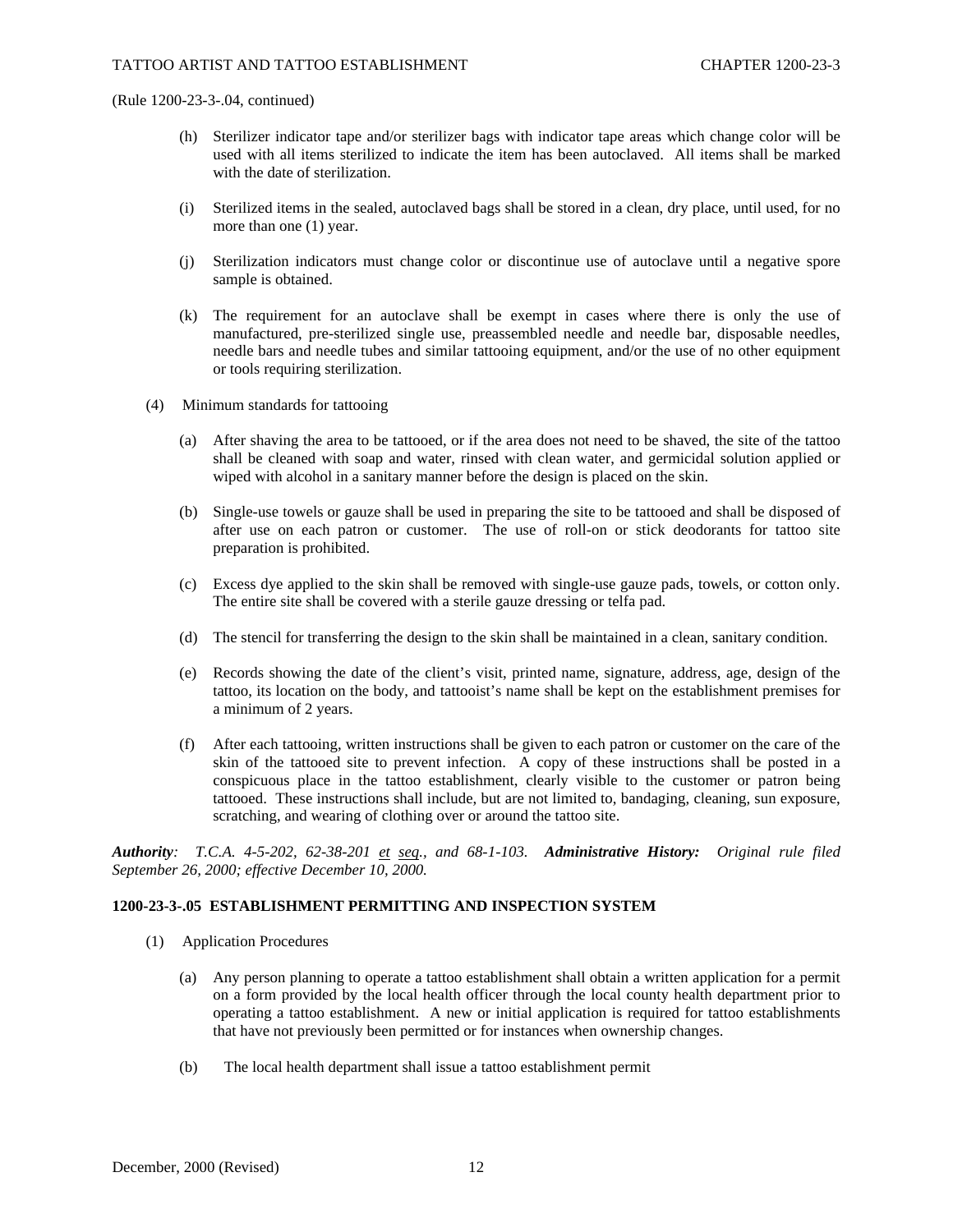- 1. after an inspection of the proposed facility reveals that the facility is in compliance with requirements of these rules and
- 2. upon receiving a completed application with applicable fees.
- (2) Inspection results Reporting and Scoring
	- (a) Inspection results for tattoo establishments shall be recorded on standard departmental forms which summarize the requirements of the law and rules and regulations.
	- (b) The scoring system shall include a weighted point value for each requirement in which critical items are assigned values of either four (4) or five (5) points, with minor violations having assigned values of either one (1) or two (2) points.
	- (c) The rating score of the facilities shall be the total of the weighted point values for all violations subtracted from one hundred (100).
- (3) Violation Correction
	- (a) In accordance with T.C.A. 62-38-202, correction of critical and minor violations shall be within seven (7) and fourteen (14) calendar days, respectively.
	- (b) Upon declaration of an imminent health hazard by the local health officer acting consistent with the provisions of Tennessee Code Annotated, Section 68-2-608 (b), the local health officer shall issue an order requiring the facility to immediately cease operations until authorized to reopen. In the event of any such closure order, the operator shall be afforded an opportunity for a hearing, if requested by the operator, as promptly as is reasonable under the circumstances.
	- (c) In the case of temporary tattoo facilities, all critical violations shall be corrected within twenty-four (24) hours. If critical violations are not corrected within twenty-four (24) hours, the establishment shall immediately cease tattoo operation until authorized to resume by the local health officer or his duly authorized representative. Upon declaration of an imminent health hazard by the local health officer acting consistent with the provisions of Tennessee Code Annotated, Section 68-2-608 (b), the health officer shall issue an order requiring the facility to immediately cease operations until authorized to reopen. In the event of any such closure order, the operator shall be afforded an opportunity for a hearing, if requested by the operator, as promptly as is reasonable under the circumstances.
- (4) The inspection report shall state that failure to comply with any time limits for correction may result in cessation of operations. An opportunity for a review concerning the inspection and/or inspection report and/or on the ordered corrective action will be provided if written request is filed with the local health department in the county of the affected establishment within ten (10) calendar days following the inspection. If a request for a review is received, a review shall be held within fourteen (14) days after receipt of the request. The decision of the local health officer shall be final.
- (5) If a second violation of any critical item (identical or otherwise) is committed within the period of one (1) year (calendar or otherwise), the tattoo studio shall be subject to a civil penalty of up to five hundred dollars (\$500) and the tattoo studio's permit may be revoked.
- (6) Permit Revocation
	- (a) After providing an opportunity for a hearing, the local health officer or his duly authorized representative may revoke a permit for serious or repeated violations of requirements of this part or for interference with the local health department in the performance of their duty. The violation of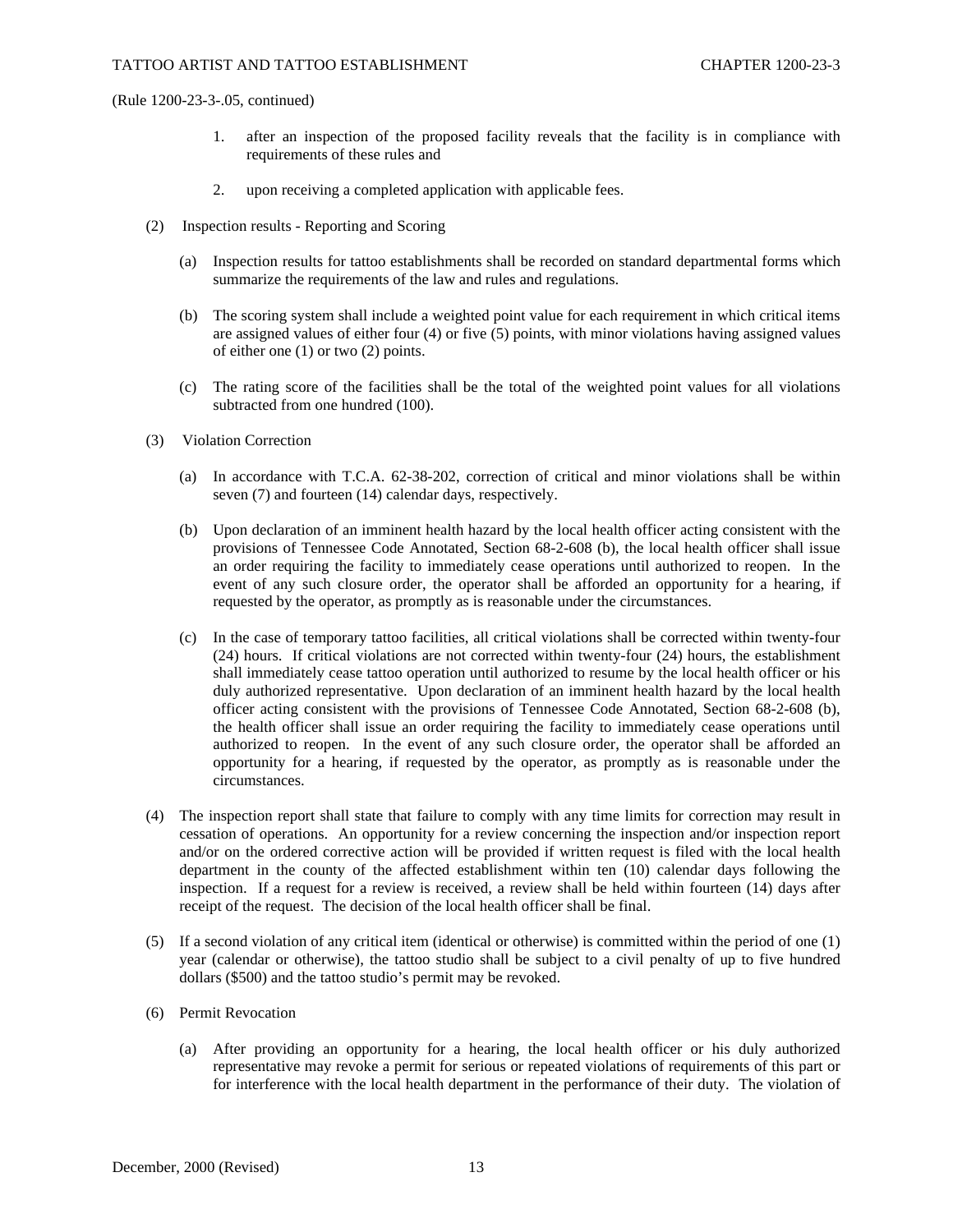two (2) or more critical items within a twelve (12) month period may result in revocation of the tattoo establishment permit.

- (b) Prior to revocation, the local health officer or his duly authorized representative shall notify, in writing, the permittee of the specific reason(s) for which the permit is to be revoked, and that the permit shall be revoked at the end of ten (10) days following service of such notice unless a written request for a hearing is filed with the local health officer within such ten-day period. If no request for hearing is filed within the ten-day period, the revocation of the permit becomes final.
- (7) License Revocation
	- (a) After providing an opportunity for a hearing, the local health officer or his duly authorized representative may revoke an artist or operator's license for serious or repeated violations of requirements of this part or for interference with the local health officer or his duly authorized representative in the performance of his duty.
	- (b) Prior to revocation, the local health officer or his duly authorized representative shall notify, in writing, the licensee of the specific reason (s) for which the license is to be revoked, and that the license shall be revoked at the end of ten (10) days following service of such notice, unless a written request for a hearing is filed with the local health officer within such ten-day period. If no request for hearing is filed within the ten-day period, the revocation of the license becomes final.
	- (c) When a tattoo artist or operator's license is revoked by the local health officer, a new license shall be issued upon meeting all requirements for a new license and the submission of a new application with applicable fees.
- (8) Civil penalties shall be assessed in accordance with T.C.A. 62-38-202.
- (9) Whenever a facility is required under this section to cease operations, it shall not resume operations until it is shown on re-inspection that conditions responsible for the order to cease operations no longer exist. Opportunity for re-inspection shall be offered within a reasonable time by the local health officer.
- (10) Any suspension or revocation of a permit or license may be appealed to the local health officer who shall then conduct a hearing of such appeal in accordance with the Uniform Administrative Procedures Act in Title 4 of the Tennessee Code Annotated. The decision made by the local health officer concerning the appeal may be appealed to the commissioner, such appeal to the commissioner being limited to the issue of determining whether a material error of law was made at the hearing level.
- (11) Submission of plans and specifications Review Approval.
	- (a) No tattoo establishment shall be constructed, extensively remodeled, or converted except in accordance with plans and specifications approved by the local health department or its duly authorized representative.
	- (b) Whenever a tattoo establishment is constructed or extensively remodeled and whenever an existing structure is converted to use as a tattoo establishment, plans and specifications shall be submitted to the local health department for review and approval before construction, remodeling, or conversion is begun. The plans and specifications shall indicate the proposed layout arrangement, mechanical plans, construction materials, work areas, and the type and model of proposed fixed equipment and facilities. The local health department shall approve the plans and specifications if they meet the requirements of the law, rules, and regulations.

*Authority: T.C.A. 4-5-202, 62-38-201 et seq., and 68-1-103, and 68-2-608. Administrative History: Original rule filed September 26, 2000; effective December 10, 2000.*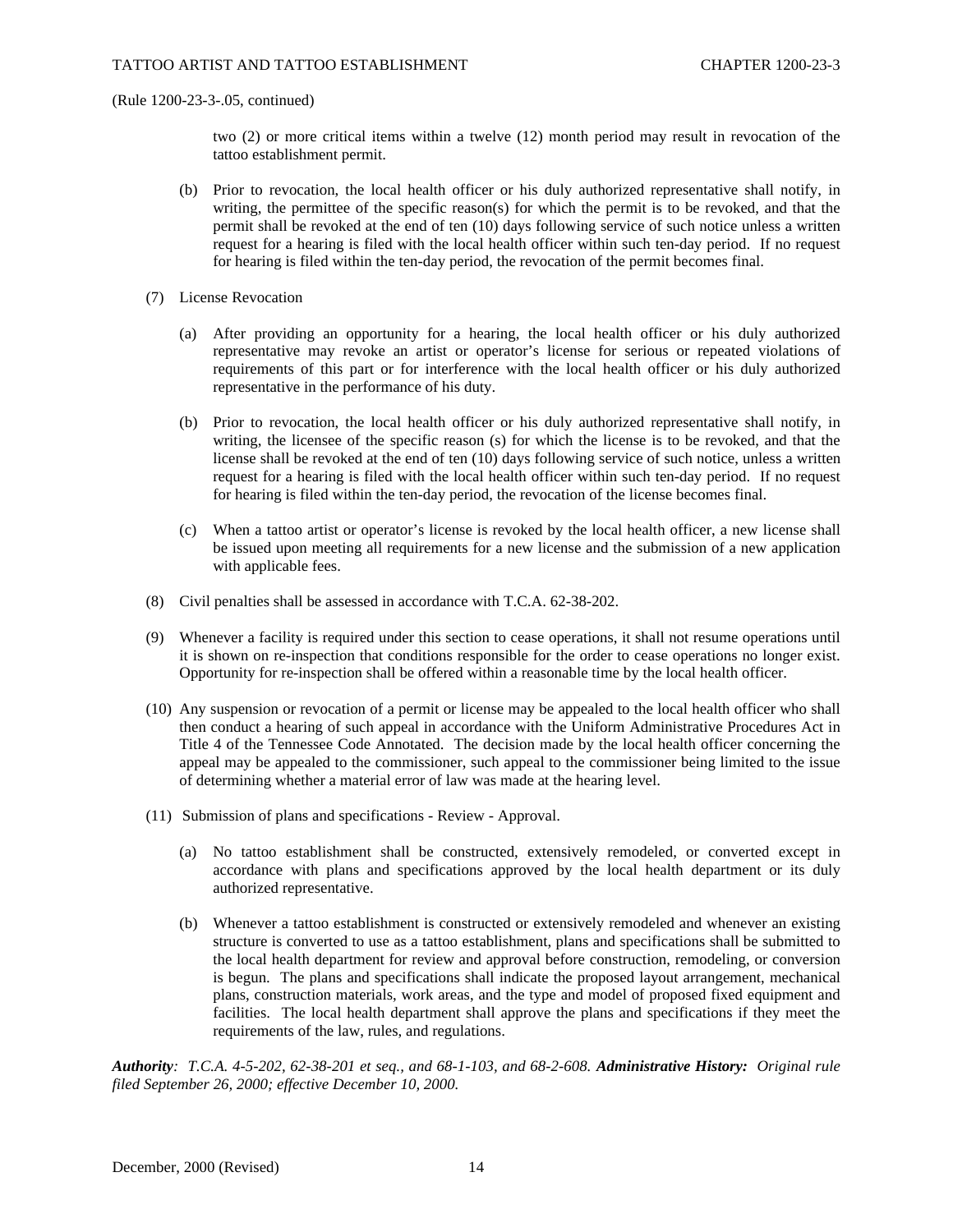# **1200-23-3-.06 TATTOO ARTIST LICENSING**

- (1) Apprentice Tattoo Artist
	- (a) Any tattoo artist not in business or operating prior to October 1, 1996, shall be required to obtain an apprentice license and operate from an approved tattoo establishment.
	- (b) A tattoo apprentice artist license shall be issued upon submitting an application with the appropriate fee.
- (2) A tattoo operator or tattoo artist shall undergo a training program before receiving a permit either to operate a tattoo establishment or to apply a tattoo. The training shall include at least one of the following:
	- (a) the Alliance of Professional Tattooist course in sterilization;
	- (b) an approved local or state health department program;
	- (c) a course approved by the local health department in methods and techniques for the proper sterilization of instruments and materials used in tattooing; or
	- (d) present acceptable evidence of having satisfactorily completed an approved course of instruction in sterilization techniques and methods through a college medical sterilization course.
- (3) The tattoo operator and/or tattoo artist shall be required to take and pass an examination concerning the provisions of T.C.A. Title 62, Chapter 38 before a license shall be issued. Such examination shall be either a written exam prescribed by the local health department or documentation of a similar exam given with a course as required in  $1200-23-3-06(2)(a)$ , (c), or (d). After passing such examination and complying with the other provisions of the law and these rules, a license shall be issued.
- (4) The tattoo artist license shall be issued upon proof of
	- (a) having passed a written examination as specified in 1200-23-3-.06(3) and/or 1200-23-3-.06(2) and
	- (b) having submitted an application with the appropriate fee and completion of a one year apprenticeship.
	- (c) Any tattoo artist in business in the state of Tennessee on October 1, 1996, shall not be required to meet the prerequisite of a tattoo apprentice. Proof of business may be a copy of a business license, tax records, copy of another state's tattoo artist license, or other similar city, county, state, or federal documents which show the prospective applicant as having been in business or operating on October 1, 1996, or a combination, acceptable to the State, of such documents. The local health officer shall have final approval on other forms of documentation submitted as evidence or proof.
- (5) Any individual desiring to tattoo who is a physician licensed by the State of Tennessee or any person under the supervision of a physician licensed by the State of Tennessee shall be exempt from the requirements of these regulations. In order to receive such exemption, a person, other than a licensed physician, shall submit a letter stating that any and all tattooing is performed under the supervision of a licensed physician and such letter shall be signed by the supervising physician and shall be notarized.

*Authority: T.C.A. 4-5-202, 62-38-201 et seq., and 68-1-103. Administrative History: Original rule filed September 26, 2000; effective December 10, 2000.*

### **1200-23-3-.07 LICENSE AND PERMIT FEES**

(1) As written, the law uses the terms "license" and "permit" interchangeably. For example, the law refers to the tattoo artist as being issued a license, but further refers to the tattoo artist as having to pass an